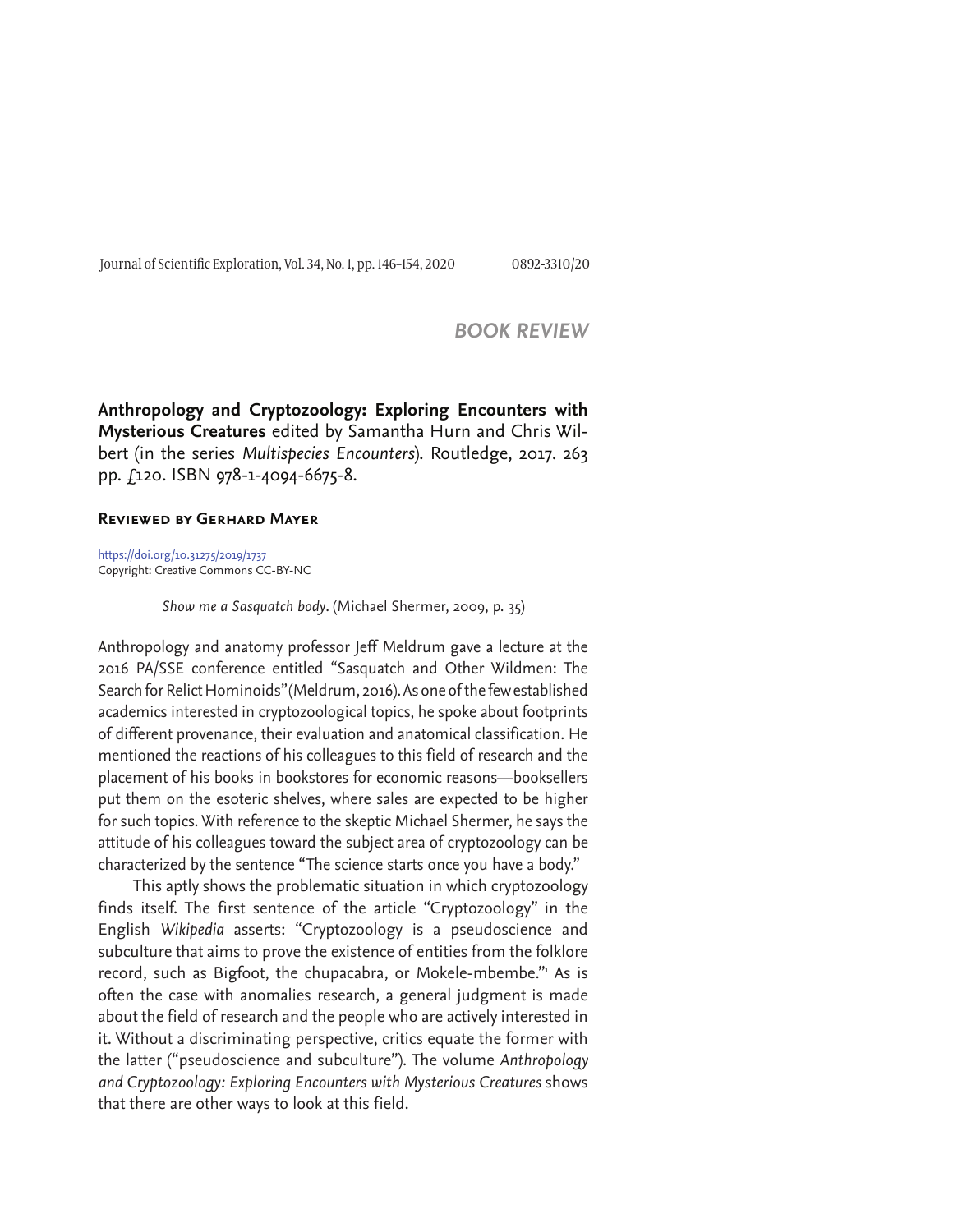This high-priced book, edited by anthropologist Samantha Hurn, was published in 2017 by the scientific publisher Routledge. The combination of anthropology and cryptozoology in its title shows a shift in academic approach to this topic from zoology and biological anthropology to ethnology and social sciences, evidenced in the book blurb:

Cryptozoology is best understood as the study of animals which, in the eyes of Western science, are extinct, unclassified, or unrecognised. In consequence, and in part because of its selective methods and lack of epistemological rigour, cryptozoology is often dismissed as a pseudo-science. However, there is a growing recognition that social science can benefit from engaging with it, for as social scientists are very well aware, 'scientific' categorisation and explanation represents just one of myriad systems used by humans to enable them to classify and make sense of the world around them.

This view characterizes many of the contributions in the volume and reflects a development of the so-called *ontological turn* in anthropology since the 1990s. The idea of a unified world as a basis of all people's experiences is abandoned. Differences in the views of the world are therefore not simply based on different representations of this world, but on the perception of different worlds. At first glance this may not have much to do with cryptozoology, but in the course of reading one is taught better. For the researcher, the essential aspect is that he takes the observations, stories, and myths of indigenous peoples seriously and does not consider his own view of the world to be the only true one. The editor writes in the Introduction:

Rather than prioritising 'science' as the arbiter of truth and the ultimate product of human social development, the accounts of the contributors to this volume reveal the currency and value of so-called 'indigenous ontologies' which do not necessarily lend themselves to scientific interpretation and analysis, but instead offer alternative ways of being in, engaging with, and understanding the world. (p. 7)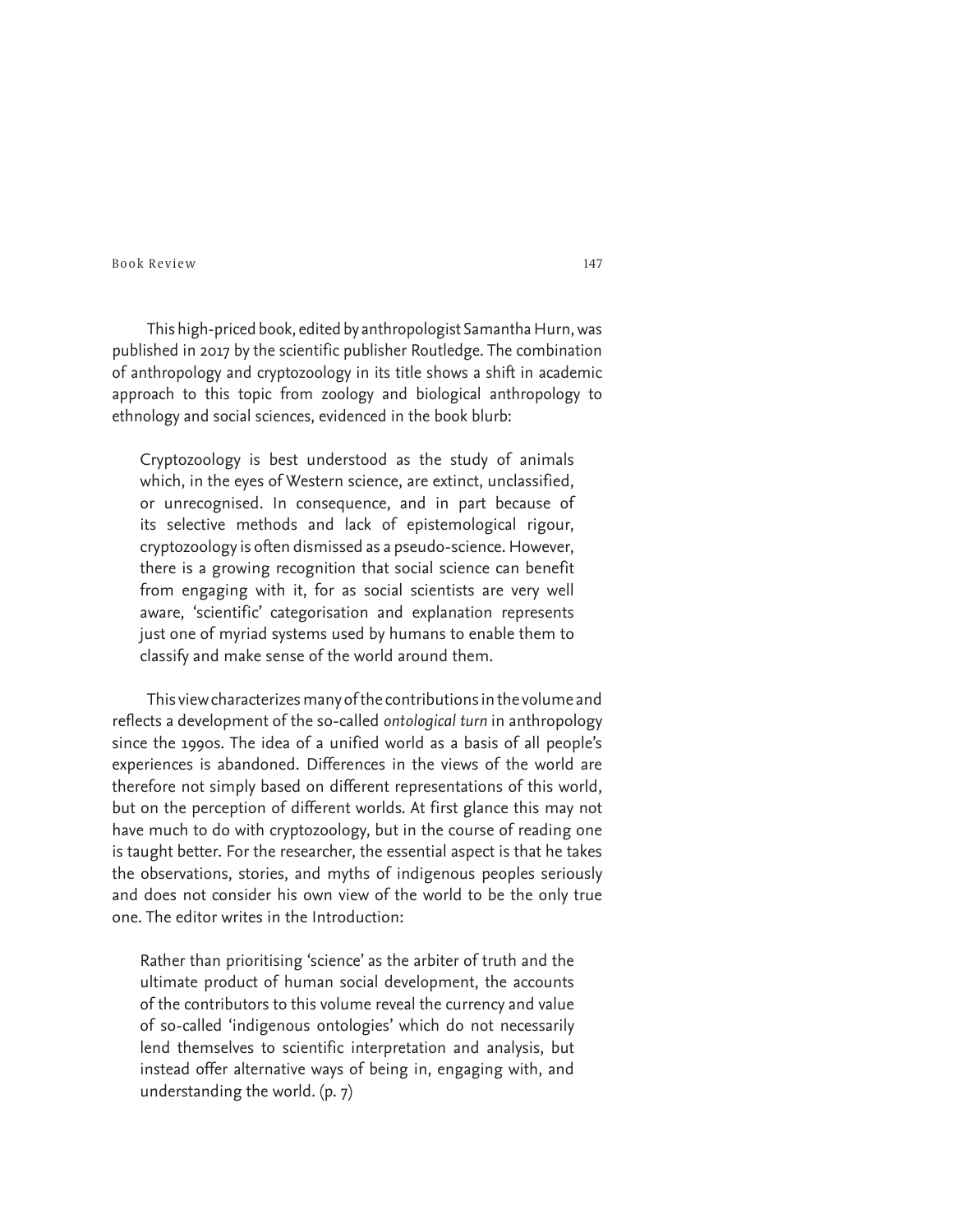This expands the field of the possible and softens the (implicit or explicit) ethnocentric view.

In the Introduction by Samantha Hurn and the first chapter "The place of cryptids in taxonomic debates" by Stephanie Turner, historical questions and definitional problems of the research are presented. The outlined history of the subject—the International Society of Cryptozoology was founded in 1982, the term "cryptid" was introduced in 1983—shows an increased interest in cryptozoology in recent years. It became, for example, a subject of exhibitions in museums. Furthermore, the archive of Bernard Heuvelman, considered the founding father of cryptozoology, was taken over by the Musée de Zoologie in Lausanne (Switzerland). But questions of validity also are gaining in importance, for example when the astrobiological project Search for Extraterrestrial Intelligence (SETI) and NASA's mission to search for life on Mars are to be attributed to cryptozoological research (p. 19f.). Parallels are clearly visible, at least on a structural level. Turner points to a connection between the increased interest in cryptids and the rapid destruction of animal and plant species by modern civilizations:

The irony here is the post-extinction discovery and documentation of so many species that have been coexistent with humans all along. Despite all of this documented loss, the lack of knowledge of species remains considerable: Estimates for the number of unknown species range from 3 million to as many as 100 million  $[...]$ . What is more certain, though, is that a mass extinction of all kinds of species, both known and unknown, is currently under way [. . .]. This gap in our knowledge of life forms, along with the rapid rate of their extinction, indicates that an abundance of species may forever remain cryptids, known only to themselves and lost to human history and knowledge. (p. 20f.)

Chapter 2, "Cryptids, classification and categories of cats" by Gregory Forth, and Chapter 3, "Cryptids and credulity: The Zanzibar leopard and other imaginary beings" by Martin Walsh and Helle Goldman, cover comparatively "classical", i.e. zoology-related topics. The first article deals with the question of whether a predatory cat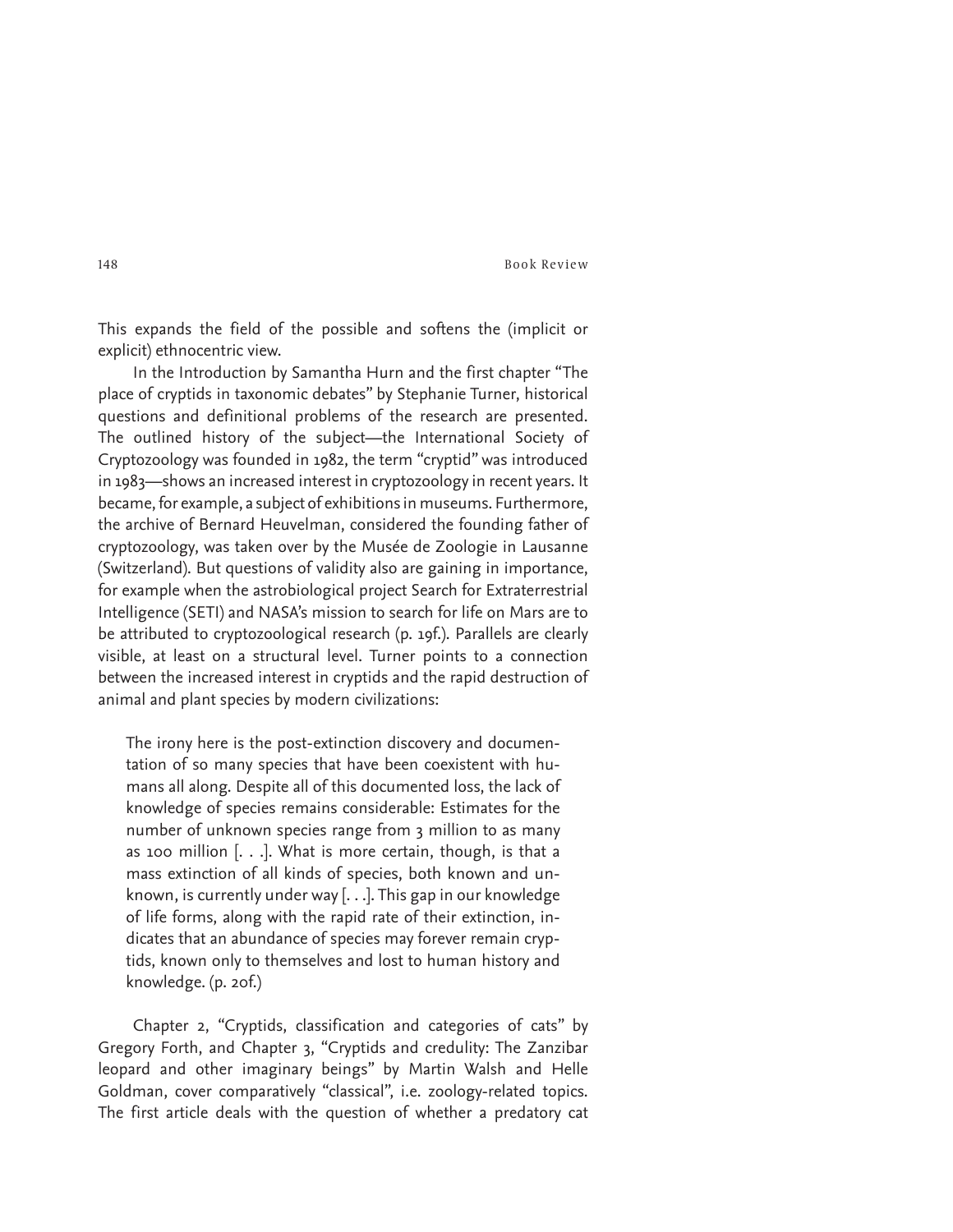species exists in an area in eastern Indonesia, which is reported by the indigenous population but whose existence has not been scientifically proven. The author emphasizes the importance of taking eyewitness accounts, including the sometimes very precise descriptions, seriously. The common assumptions of the academic discipline about what is possible and what is not possible should be suspended. He points out the need to consider the indigenous distinctions between the "natural" and the "supernatural" domain.



Walsh and Goldman's contribution explores whether the Zanzibar leopard is extinct or whether indigenous witness accounts of its occurrence should be taken seriously. But at the beginning the authors discuss the "boundary problem" and quote from a cryptozoological handbook by Eberhart (2002) that lists ten categories of "mystery animals" and gives a good impression of the range of "mystery animals" (p. 55). With regard to their own investigation, they stress the inadequacy of a one-dimensional cryptozoological approach ("do they exist or not") and note: "[. . .] we argue that only careful anthropological and ethnozoological research can unravel the complexity of cases like that of the Zanzibar leopard and other so-called cryptids" (p. 56). Using indigenous taxonomies and names as examples, they show how a naïve cryptozoological approach that adopts such concepts without a differentiated knowledge of culture must fail. Some designations do not relate to beings that can actually be observed in nature, but to imaginary beings and refer directly to ideas of witchcraft and supernatural characteristics of such animals.

The authors point to an important aspect that is directly related to the field of cryptozoology. By declaring that a species is considered extinct or does not form a species of its own, conservation programs are discontinued. This shows the ecological and political dimension of the research area, of which I became aware only after reading this book.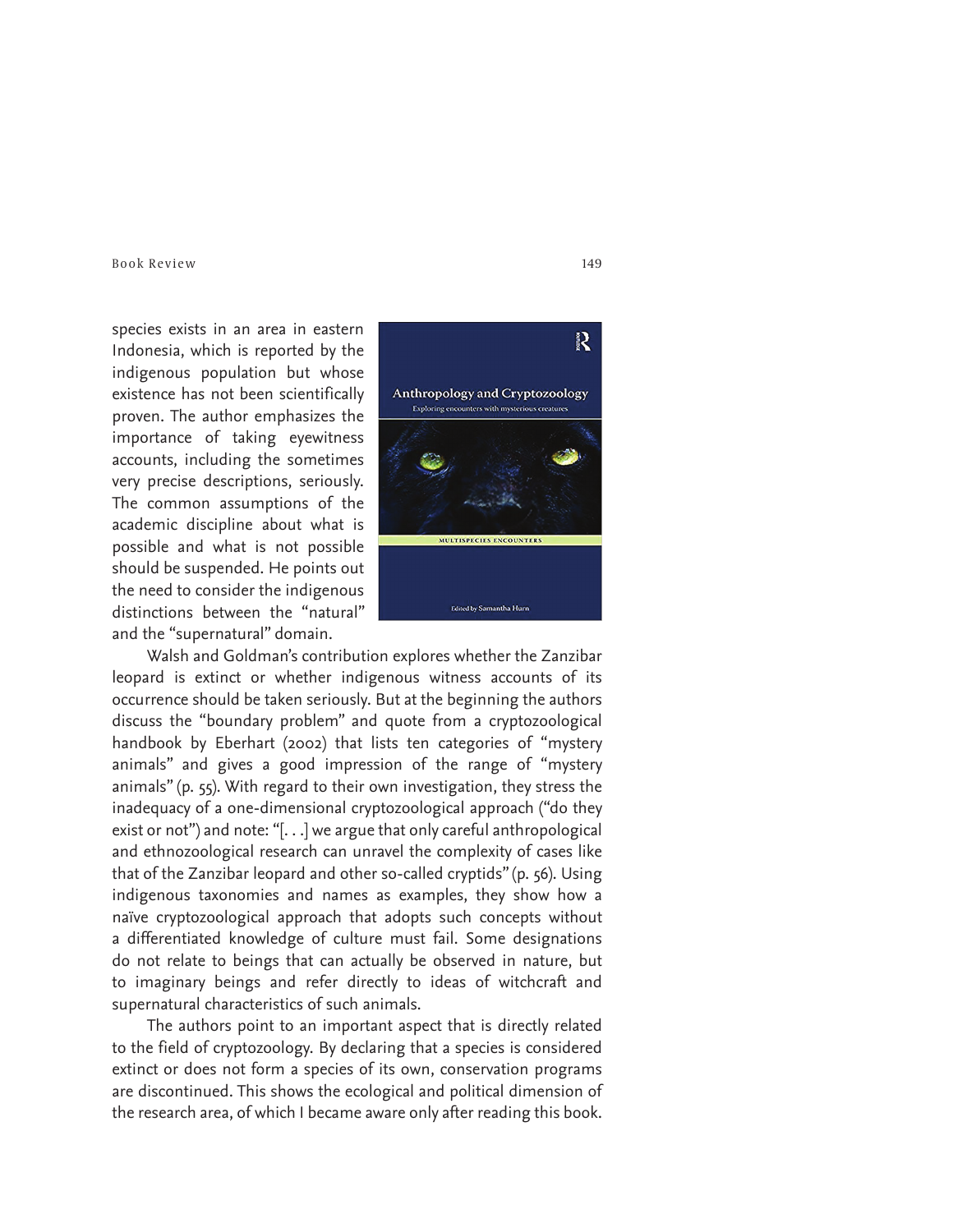In a rather critical look at the community of cryptozoologists, Walsh and Goldman write in their conclusions:

Cryptozoologists form a community with a special interest in speculation about the reality of particular kinds of imaginary being, including species that mainstream zoologists consider extinct. They are notoriously selective, focusing on salient creatures like the Tasmanian tiger but ignoring the vast majority of species that remain to be discovered and/or described by science. Cryptozoologists also typically only make selective use of the methods and literature of anthropology and the specialized discipline of ethnozoology. (p. 80)

As in ufology, in cryptozoology it is necessary to distinguish between the subject and its representatives.

The next two chapters deal with topics that, from a Western point of view, are easily located within the field of magical thinking. The social anthropologist Michael Heneise describes the connection between human species and the tiger through a "soul transfer" in which a man is possessed by a "tiger spirit" or transforms into such an animal, in "The Naga tiger-man and the modern assemblage of a myth". Mette High, also a social anthropologist, reports on the "wolf people" in Mongolia, who should not be confused with werewolves ("Human predation and animal sociality: The transformational agency of 'wolf people' in Mongolia"). The chapter offers an ethnographic and historical analysis of the significance of the wolves in Mongolian cosmology, which play a special role in the founding myth of the Mongolian people. But many of the aspects addressed concern topics that are also relevant in other cultures, because the fascination for and ambivalence about the wolf predator are deeply rooted in other cultures (in the European psyche, for example, "Little Red Riding Hood and the Wolf").

Chapters 6 and 7 lead the reader to Benin and South Africa. They thematize mystical beings which, in contrast to the beings in previous chapters, are not based on known species or species that can be easily integrated into the zoological system of order, but are linked to the realm of fairytales and fantasy. Sharon Merz in "Enigmatic bush dwarfs of West Africa" writes about "dwarfs" (*siyawesi*) that can harm and help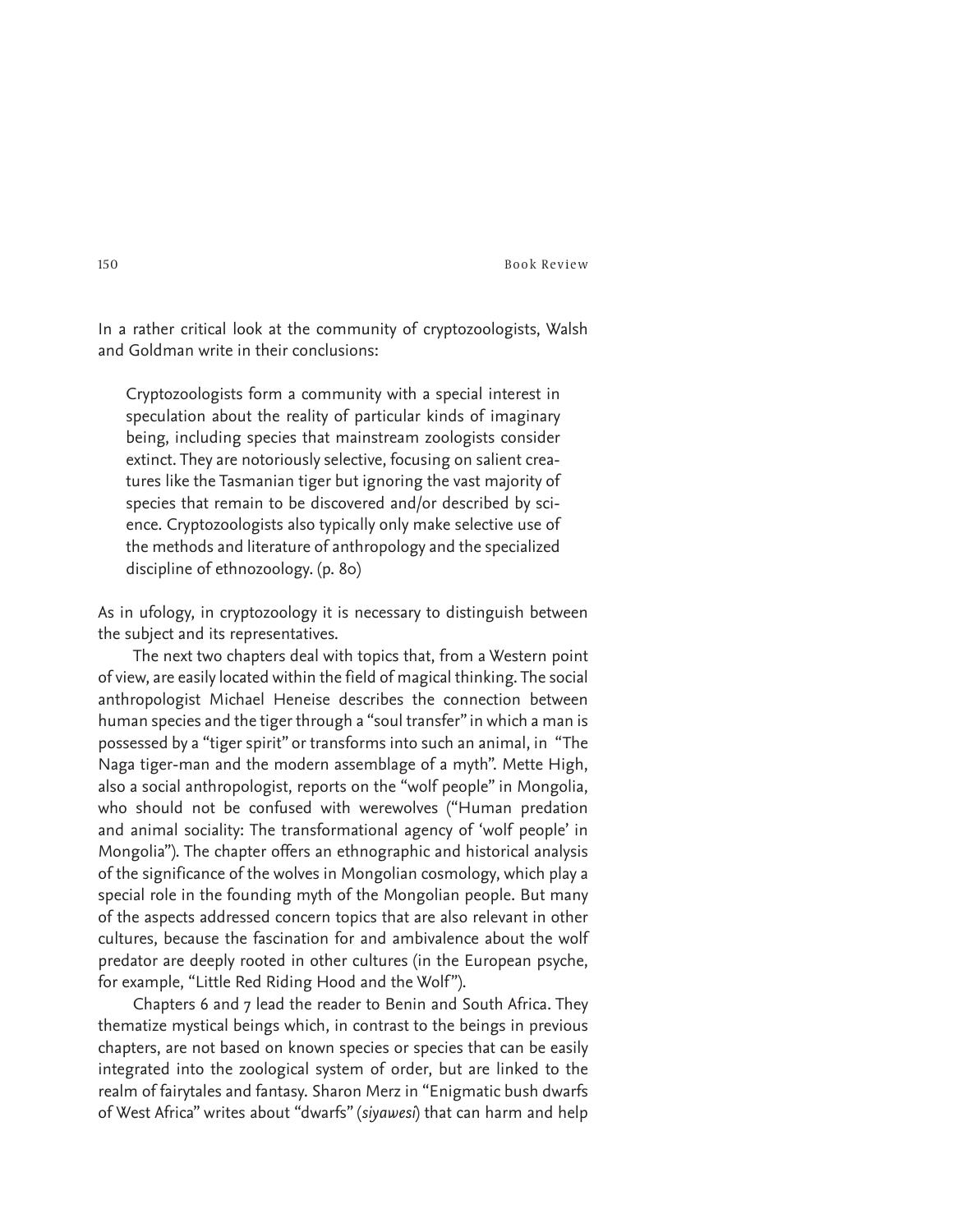humans and are indispensable for divination—"Without the *siyawesi*, the diviner knows nothing" (p. 128). She reports how certain children are selected by the *siyawesi*. They suddenly disappear into the bush, can no longer be found, and then return after a few days or sometimes weeks, well-fed and healthy, but with a different perception that enables them to divine. As part of her field research, Merz came across other events that, from a Western point of view, are understood as potentially paranormal, questioning her own understanding of reality. Referring to her experiences, she quotes Hill:

One limitation to the majority of the research [. . .] is that the scientists do not believe in the reality of the spiritual or psychic world. Discounting the supernatural, all is reduced to sociological or psychological causes. Their theories contain truth, but they are partial explanations. (Hill, 1996, p. 325)

And elsewhere: "Inconsistent responses lead me to doubt the logic of my questions rather than the logic of the African worldview" (Hill, 1996, p. 334).

Penelope Bernard also refers in her text "Suspending disbelief and experiencing the extraordinary" to the *ontological turn* in ethnology, which leads to a "more elastic understanding of reality" and takes indigenous concepts seriously. Her starting point was a series of extraordinary dreams of snakes and "mermaids", which also included concrete location information: "[. . .] what perplexed me was that the dreams offered details of the geographical location of where these aquatic deities were to be found, none of which I had ever known existed or had been to in physical reality" (p. 141). She was told by a Zulu healer that it was now her job to locate the pools, lakes, and springs seen in her dream and visit them. Her amazement was great when she found these places in the real world and heard legends about them. The cryptozoological aspect ("mermaids" and snakes with strange behavior) is rather in the background in this contribution, while the methodological questions of "radical participation" and the difficult objectifiability of working with dreams as data material come to the fore.

The next two contributions, "Mermaids in Brazil" by Bettina Schmidt and "Ganka: Trickster or endangered species?" by Tanya King

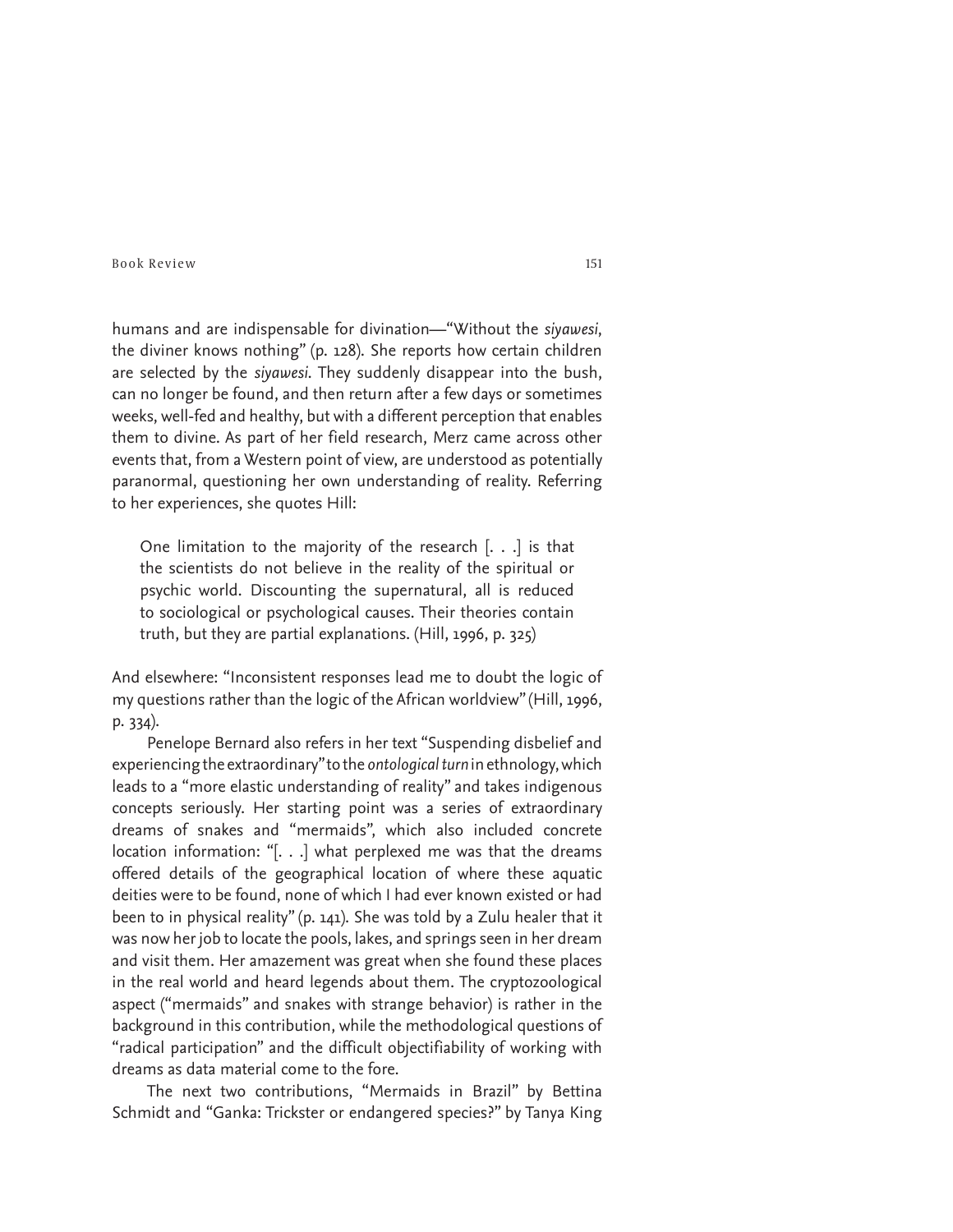also are not decidedly cryptozoological. While the former is a classical contribution of religious studies describing the development and reception of water deities in Brazil, the latter investigates the myths about the sea monster Ganka, which is apparently part of the folklore of shark fishermen. It fulfills a specific social role, as King finds out in the course of her investigation. The author sees her task in preserving the secret of the Ganka myth. She closes: "Obviously [. . .], I see academic value in documenting the existence of the ganka. However, to undertake further research into the ganka may destroy its efficacy on the wharves, and thus the waves, of New Jersey" (p. 182).

Chapter 10, "Far from the madding crowd: Big cats on Dartmoor and in Dorset, UK," and Chapter 11, "Land of beasts and dragons: Contemporary myth-making in rural Wales," bring us closer to typical cryptozoological themes, namely the so-called "Alien Big Cats," which have been sighted in Great Britain. These are not about animal species whose existence is unclear or doubted, but which appear in places where they are not supposed to be. Sociologist Adrian Franklin carried out a field study of the sighting of dark, big cats in the south of England, in Dartmoor and in Dorset, in which he conducted 40 interviews with people. One of his goals was to examine the thesis of geographer Henry Buller. According to this thesis, the sighting reports of black panthers were primarily due to the fantasies of city dwellers who, due to the changed environmental conditions—"What we are left with is safe and sanitised nature" (Buller, cited by Franklin, p. 187)—have a need for ferocity from which they can distinguish themselves, "[. . .] we still need the wild" (ibid.). This thesis was mainly based on urban newspaper reports and is strongly questioned by Franklin's findings. The testimonies and opinions he received on-site provide a different, more lifelike picture. He also found plausible explanations for the existence of big cats in the respective areas. Furthermore, he can draw a methodical lesson from his research efforts: "Most of all it reaffirms the value of qualitative fieldwork and ethnography as a corrective to armchair theorizing" (p. 201).

Samantha Hurn, the editor of the volume, treats the "Alien Big Cats" topic from a broader perspective, namely that of the relationship between anthropology and relativism, science and imagination, as they are also the subject of the already-mentioned *ontological turn*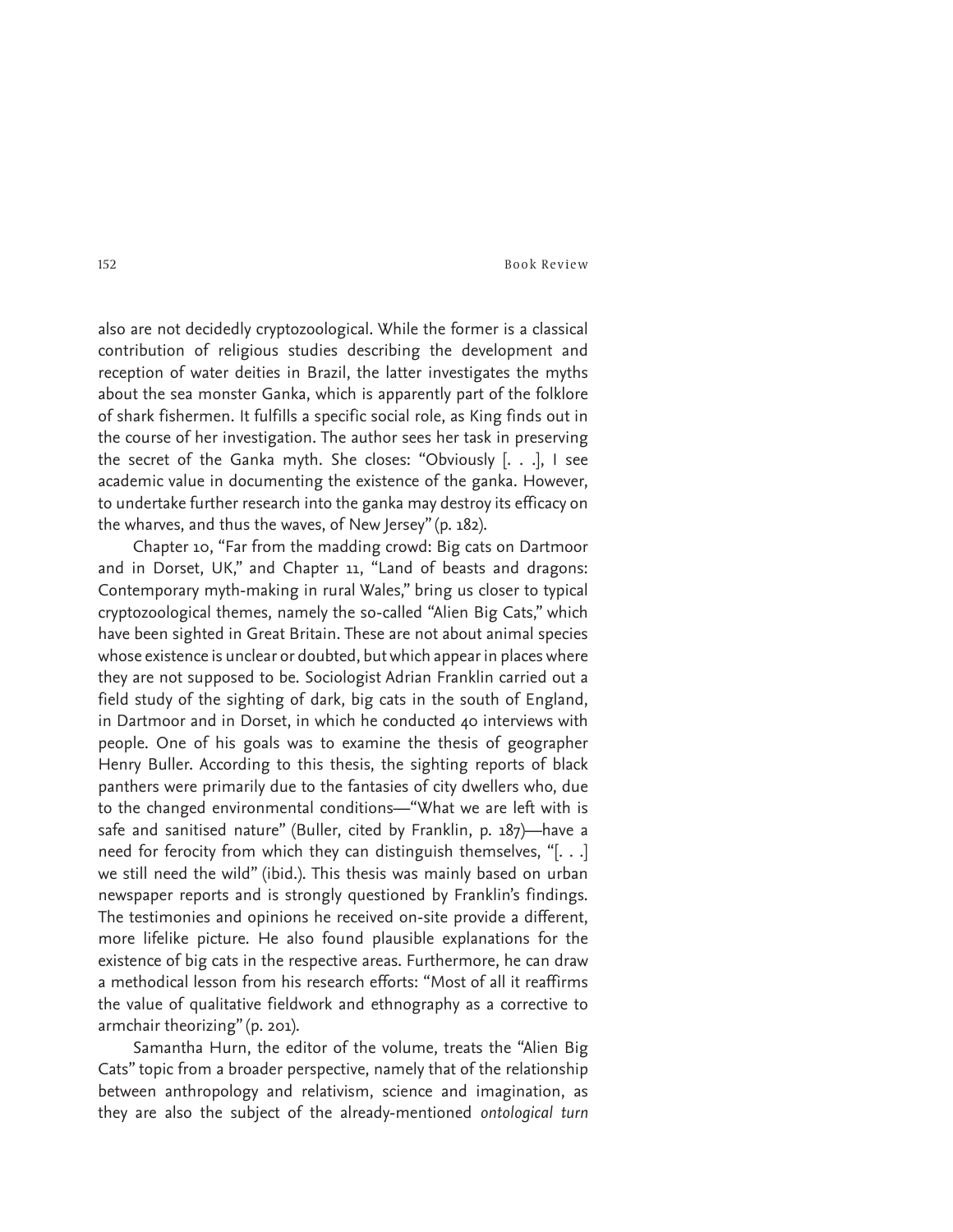in anthropology. Among other things, her chapter emphasizes the social function of myths—in this case, the relationship between England and Wales. In Wales there were sightings of such alien big cats. In the author's view, the question of the "reality" of such animals is less important than their "role as trope or archetypal figure in a politically charged narrative concerning the place of marginalized rural communities in a globalized world" (p. 204). What fascinated me more about her contribution, however, was the fact that her dog was a constant companion during her field study. It was an unusual methodological measure that was very beneficial for access to the rural population, although it was not deliberately used for that reason. She also addresses the problem of "protected communication" (Schmied-Knittel & Schetsche, 2015), which field researchers encounter in the field of anomalistics, i.e. caution and restraint in the reports on extraordinary experiences—"Many had kept their experiences to themselves precisely because of a fear of how their accounts would be received by others" (p. 206). The fact that the researcher had an uncanny encounter with such a big cat during a night stroll during the time of her field study helped her considerably with the data collection. Here, too, the value of field research is clearly evident, although perhaps not everyone wishes to have a close encounter with the researched object in every case, as happened here.

In the last chapter, "Digesting 'cryptid' snakes," written by Luci Attala, the field of cryptozoology is, in my opinion, largely abandoned, because it deals above all with the symbolic and archetypal quality of the (giant) snake and the often-reported snake encounter after the intake of the psychotropic substance ayahuasca. This author also refers to the *ontological turn* in anthropology, according to which hallucinatory visions are regarded as real, comparable for instance with the "psychic reality" of Jungian archetypes.

I think the contents of this book and its different thematic emphases make clear the discomfort of some anthropologists with a scientific view, according to which "nature" is treated as *an objective reality*. It is almost obvious that one can find here a natural alliance to the field of cryptozoology. At least, if you take it in an expanded understanding that goes beyond the simple "Show me the Sasquatch corpse," as the editor of this book does: